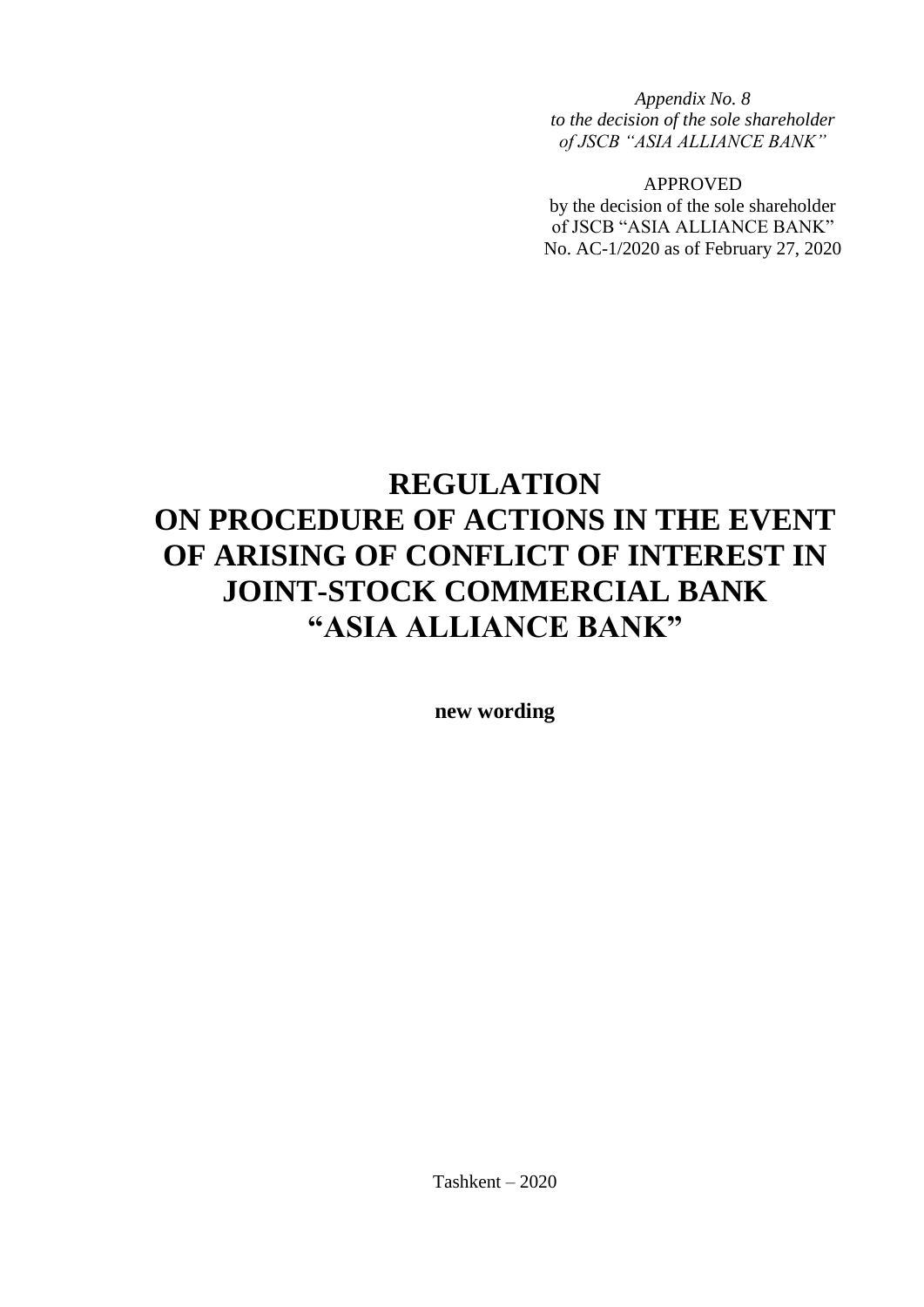## **I. GENERAL PROVISIONS**

1. This Regulation is developed in accordance with law, Code of Corporate Governance approved by the minutes of the meetings of the Commission on increase of effectiveness of activity of joint-stock companies and improvement the corporate governance system as December 31, 2015 No. 9 (registration dated 11.02.2016 No.02-02/1-187), the Charter and internal documents of JSCB "ASIA ALLIANCE BANK" (hereinafter – the Bank) and determines procedures for identification and settlement of conflict of interest arising in the Bank.

2. The following definitions are used in this Regulation:

conflict of interest – contradiction between property or other interests of the Bank (its management and control bodies, officials, employees) and property or other interests of creditors, counterparties and other customers (hereinafter – customers) when, as a result of the actions (inaction) of the management and control bodies of the Bank and (or) its employees, there can be cases of violation of the rights and legitimate interests of shareholders

corporate conflict – conflict of interest arising among interests of shareholders of the Bank, among interests of the management and control bodies of the Bank and its shareholder (shareholders).

3. This Regulation considers the following cases of arising of conflict of interest:

- between majority shareholders (shareholders holding big share package) and minority shareholders (shareholders holding small number of shares);

- between management bodies of the Bank and its shareholder (shareholders);

- between management bodies and control bodies, officials, employees of the Bank and customers;

- between the Bank and officials, employees of the Bank in implementation of official duties thereby.

4. Application of the Regulation on members of the management and control bodies and all employees of the Bank, regardless of level of their position.

5. Requirements for compliance with this Regulation apply to individuals cooperating with the Bank on the basis of a civil law contract in cases where the corresponding obligations are stipulated in contracts with them, in their internal regulatory documents, or directly follow from law.

## **II. PRINCIPLES FOR MANAGING CONFLICT OF INTEREST**

6. The following principles are laid on work for managing conflict of interest in the Bank:

obligation to disclose information about a real or potential conflict of interest;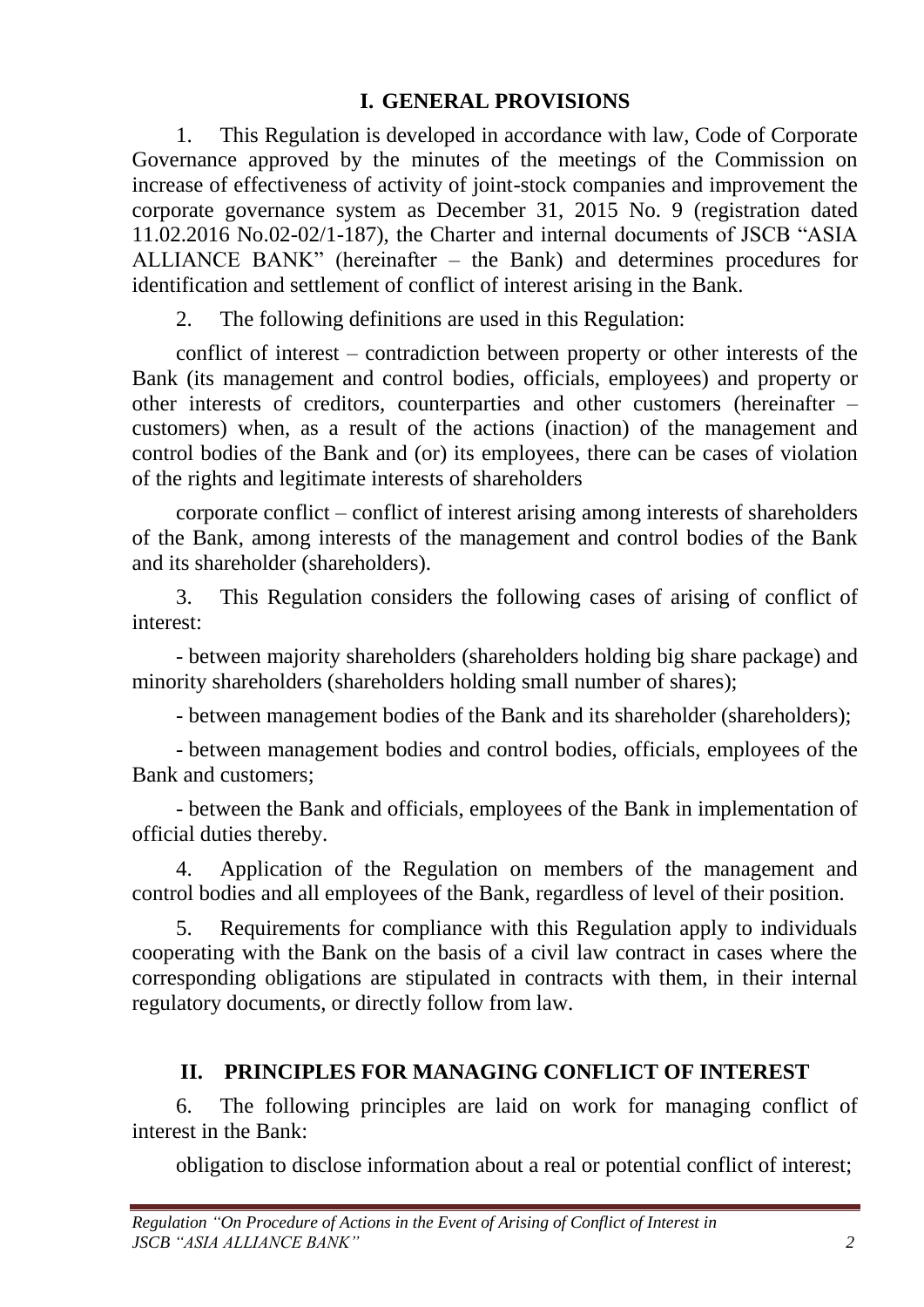individual consideration and assessment of reputational risks for the Bank in identifying each conflict of interest and its settlement;

confidentiality of the process of disclosing information about a conflict of interest and the process of its settlement;

maintaining the balance of interests of the management and control bodies of the Bank and its employees when settle conflict of interest;

protection of a person from prosecution due to reporting a conflict of interest that was promptly disclosed by this person and settled (prevented) by the Bank.

#### **III. REASONS (CONDITIONS) OF ARISING OF CONFLICT OF INTEREST**

7. Reasons of arising of corporate conflicts:

- non-compliance with requirements of law, normative acts and internal documents of the Bank;

- inability of minority shareholders to exert significant influence on the Bank's activities and on decisions taken by the General Meeting of Shareholders and the Supervisory Board;

- conclusion of major transactions and transactions with affiliated persons, without prior approval from authorized management bodies;

- making decisions by the management bodies that may lead to a deterioration in the financial condition of the Bank;

- non-disclosure of information in accordance with the current law or the provision of incomplete information by persons belonging to the management bodies of the Bank about the positions held in the management bodies of other organizations, about the ownership of shares (shares) in other companies.

8. Reasons of arising of conflict of interest between management bodies and control bodies, officials, employees and customers:

- non-compliance with law, constituent and internal regulatory documents of the Bank;

- non-compliance with the principle of priority of interests of shareholders of the Bank;

- non-compliance with the norms of business communication and the principles of professional ethics;

- non-fulfillment of contractual obligations, both on the part of the Bank and on the part of customers;

- failure to fulfill obligations prescribed by law and internal regulatory documents of the Bank.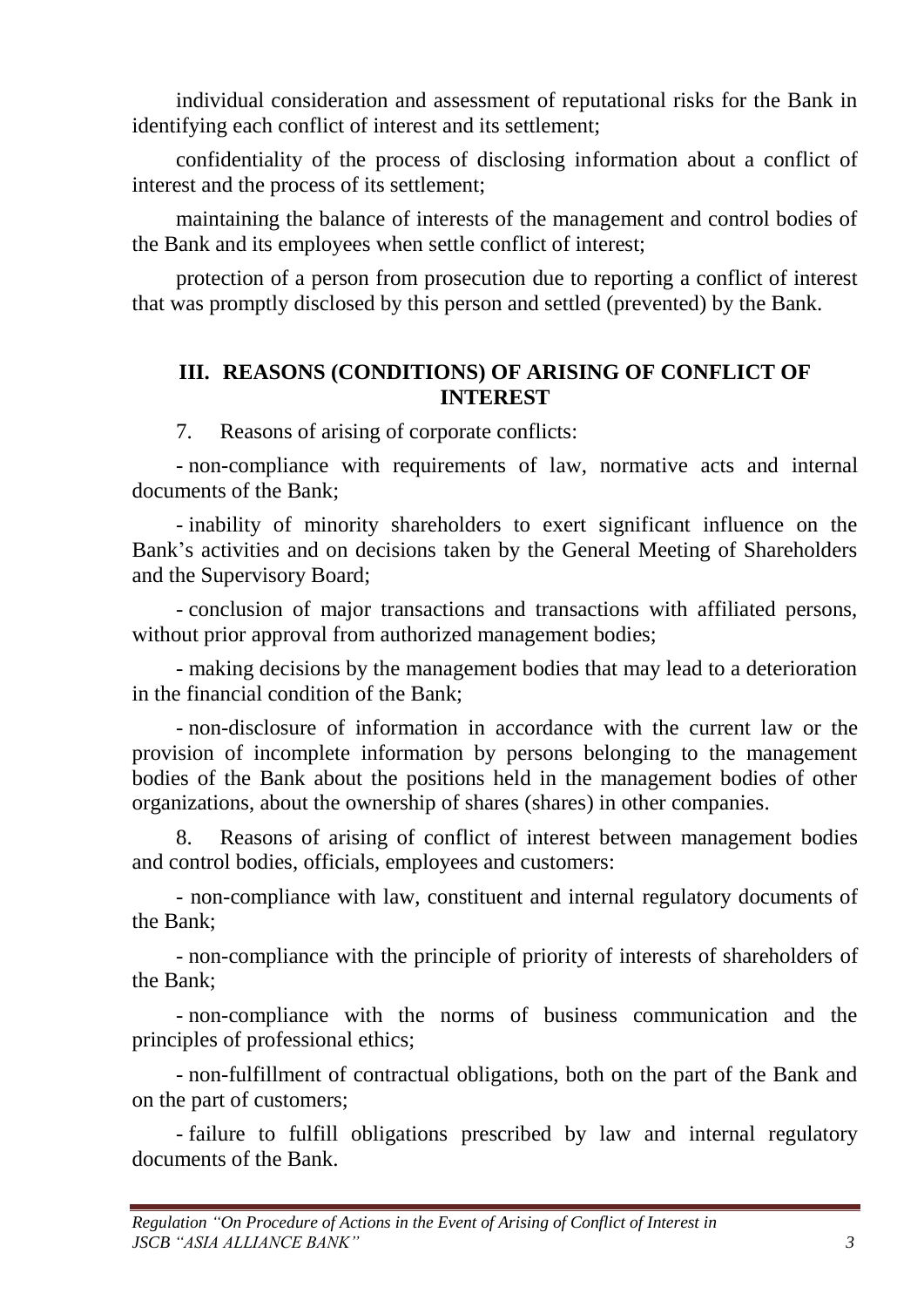9. Reasons of arising of conflict of interest between the Bank and officials, employees:

- violation of requirements of law and internal regulatory documents of the Bank;

- non-compliance with the norms of business communication and the principles of professional ethics;

- conducting commercial activities, both own and family members;

- existence of financial interests in another company with which the Bank maintains business relations;

- part-time work in another organization as a head, official or participation in its management bodies;

- providing business opportunities to other organizations to the detriment of the interests of the Bank due to personal interests.

### **IV. PREVENTION OF CONFLICT OF INTERESTS**

10. Measures to prevent conflicts of interest are mandatory for the management and control bodies of the Bank, officials and employees of the Bank.

11. In order to prevent any types of conflicts of interest, management bodies, control bodies, officials and employees of the Bank are obliged to:

comply with requirements of law, the Charter and internal regulatory documents of the Bank;

fulfill their duties in good faith in accordance with procedure prescribed by law and internal regulatory documents of the Bank;

comply with rules of business communication and the principles of professional ethics;

refrain from taking actions and making decisions that can lead to conflict situations;

ensure effective management of the Bank and act in the interests of the Bank;

observe the rights of shareholders, including minority shareholders, and ensure equal treatment of all shareholders, regardless of their shares, income level, gender, race, religion, nationality, language, social origin, personal and social status:

exclude the possibility of the Bank's involvement in illegal activities;

carry out internal and external control in accordance with the Charter and internal regulatory documents of the Bank, as well as participate in identifying deficiencies in the Bank's internal control system;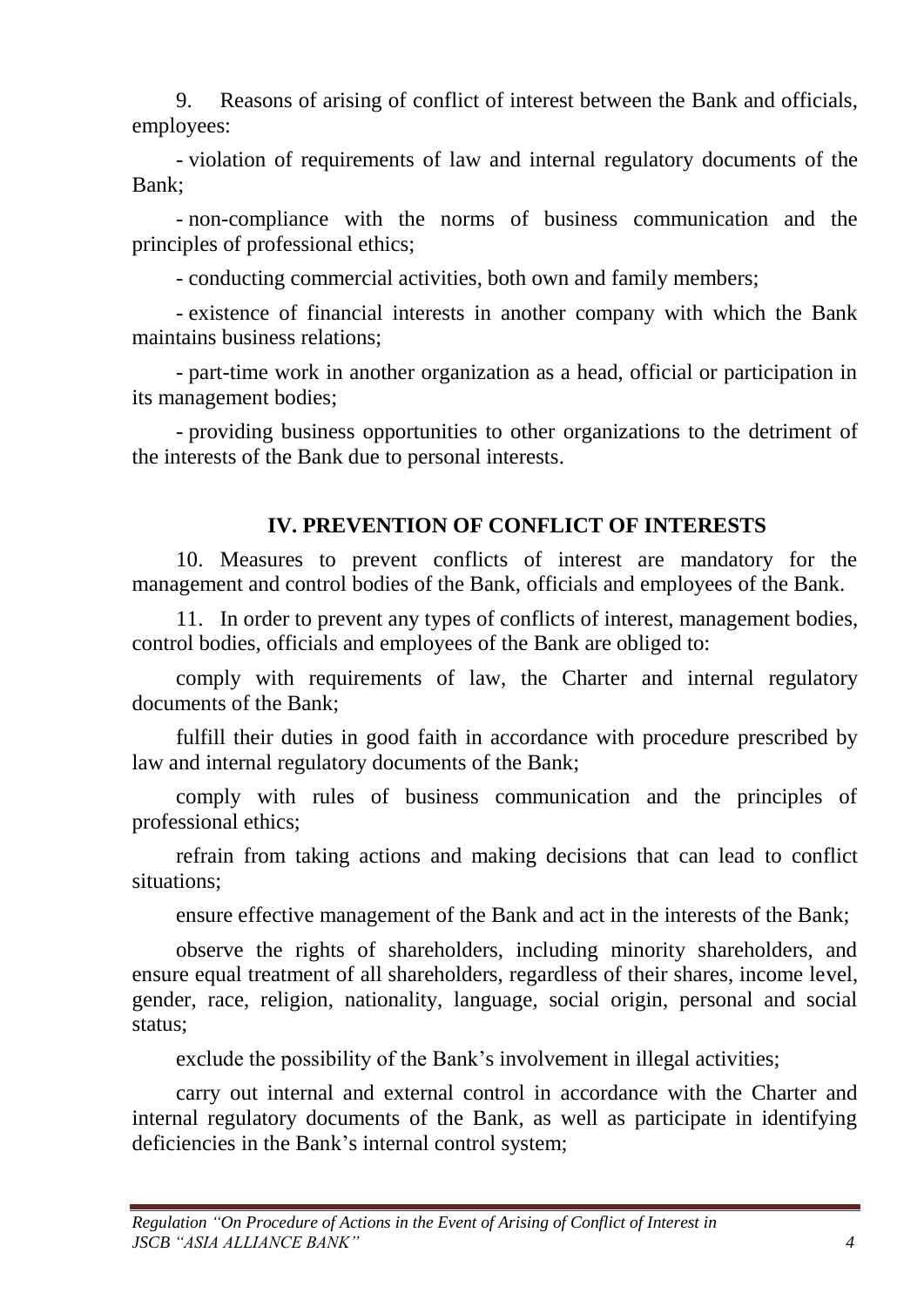comply with requirements of law for the procedure for approval and conclusion of major transactions and transactions with affiliated persons of the Bank;

engage on a competitive basis an independent appraiser to determine the market value of the Bank's property when making decisions on transactions in the manner prescribed by law;

ensure the record-keeping of information about affiliated persons;

ensure that the Supervisory Board of the Bank approves the participation of officials of the Bank in the management and control bodies of other legal entities;

ensure timely, reliable and complete disclosure of information subject to mandatory disclosure and other information in accordance with law and the Regulation on Information Policy of the Bank;

ensure strict compliance with the procedure for using confidential information and insider information of the Bank;

ensure the accuracy of information, including financial statements, provided to shareholders and counterparties, regulatory and supervisory authorities and other interested parties, including for advertising purposes;

ensure timely identification of conflict of interest at the earliest stages of their development;

promptly inform a superior official about the occurrence of circumstances conducive to arising of a conflict situation;

notify a superior official about organizations in which the official or his family members have a financial interest, and with which the Bank conducts or intends to conduct commercial activities;

ensure timely communication of a clear and reasonable position of the Bank to shareholders and provide comprehensive information on issues that may become the subject of a conflict;

strive to ensure that independent members are nominated to the Supervisory Board to ensure the objectivity and independence of management decisions.

## **V. SETTLEMENT OF CONFLICT OF INTEREST**

12. In order to settle conflict of interest arising in the Bank, the management and control bodies, officials and employees of the Bank are looking for a solution that, being legal and reasonable, would meet the interests of the Bank.

13. Officials are obliged to ensure record-keeping and timely consideration of letters, statements and requirements of shareholders and customers coming to the name of management and control bodies, corporate consultant and structural divisions.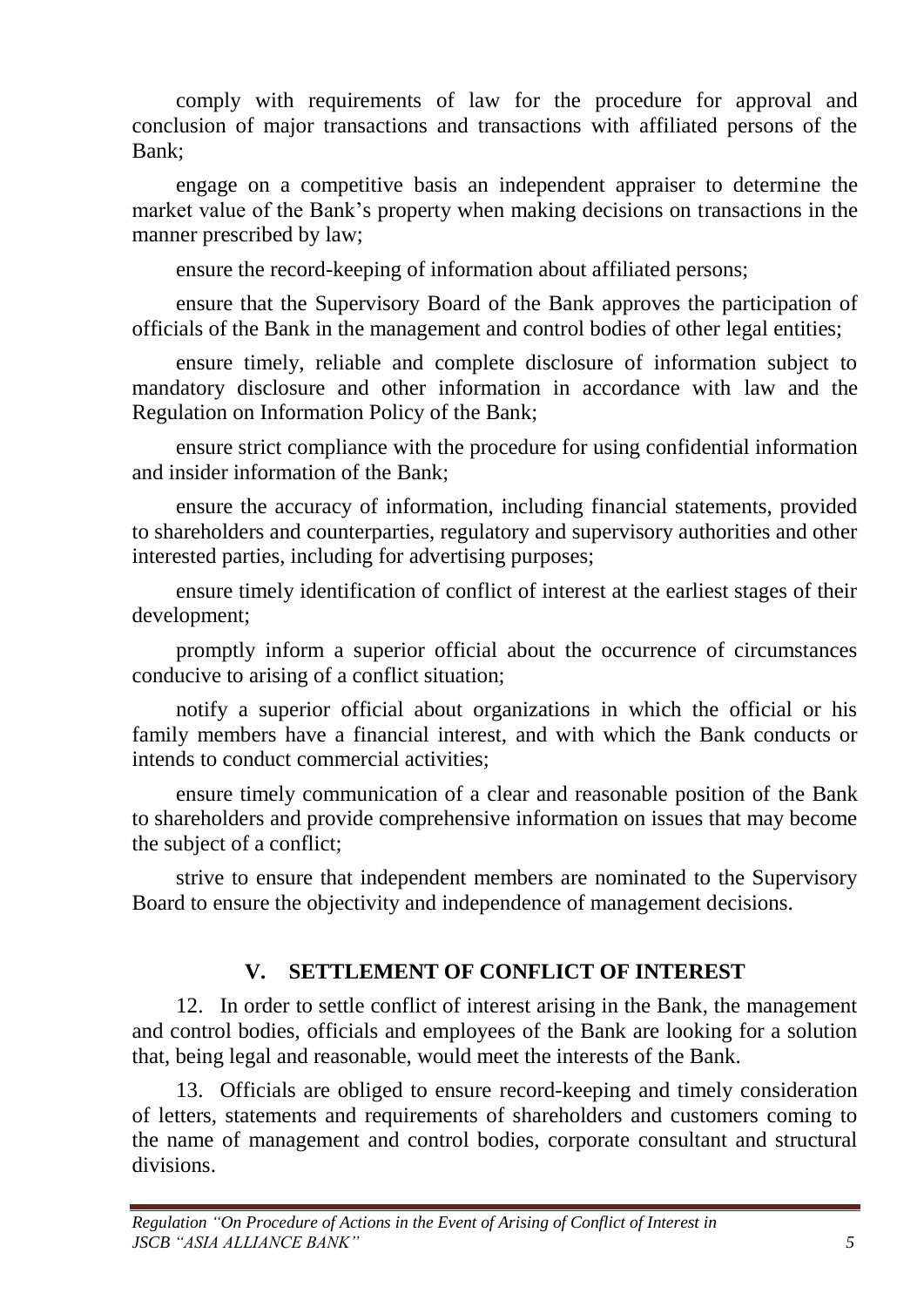14. Responsibilities for settlement of conflict of interest are assigned to the Committee for settlement of conflict of interest (hereinafter "the Committee").

15. Officials of the Bank are obliged within five days to inform the authorized person or body about the receipt of an appeal about arising of a conflict, providing also a preliminary assessment of the corporate conflict and the necessary documents on the merits of the issue, for further consideration of this issue and submission to the Supervisory Board of conclusion on the results of consideration of this issue.

16. If it is possible to settle the conflict at the level of a structural division of the Bank, the Management Board identifies the reasons of the conflict and determines the procedure for settle the conflict. The conclusion on the results of consideration of the conflict of interest is submitted to the Supervisory Board of the Bank.

17. The Supervisory Board of the Bank, having analyzed the frequently encountered questions and requirements of shareholders, may decide on necessity to provide additional information to all shareholders on these issues, or make a proposal to the Chairman of the Management Board of the Bank to amend internal regulatory documents, take other measures to eliminate the reasons giving rise to this kind of treatment.

18. If, as a result of consideration of the conflict, it becomes necessary to develop or amend the existing internal regulatory documents of the Bank, the authorized management body decides on the development of the document, or making appropriate changes.

19. The management bodies of the Bank, in order to timely settle any type of conflict of interest arising in the Bank, are obliged to:

respond as quickly as possible to arising conflict of interest, determine their reasons;

clearly delineate the competence and responsibility of the management bodies of the Bank;

as soon as possible to determine the position of the Bank on the merits of the conflict, make an appropriate decision and bring it to the attention of the other party of the conflict

send the other party of the conflict a full and detailed answer clearly justifying the position of the Bank in the conflict, and motivate the message on refusal to satisfy the request or demand of the party of the conflict on the basis of law, the Charter and internal regulatory documents approved by the authorized management body of the Bank;

ensure that persons whose interests are or may be affected by the conflict do not participate in the settlement and decision-making on this conflict.